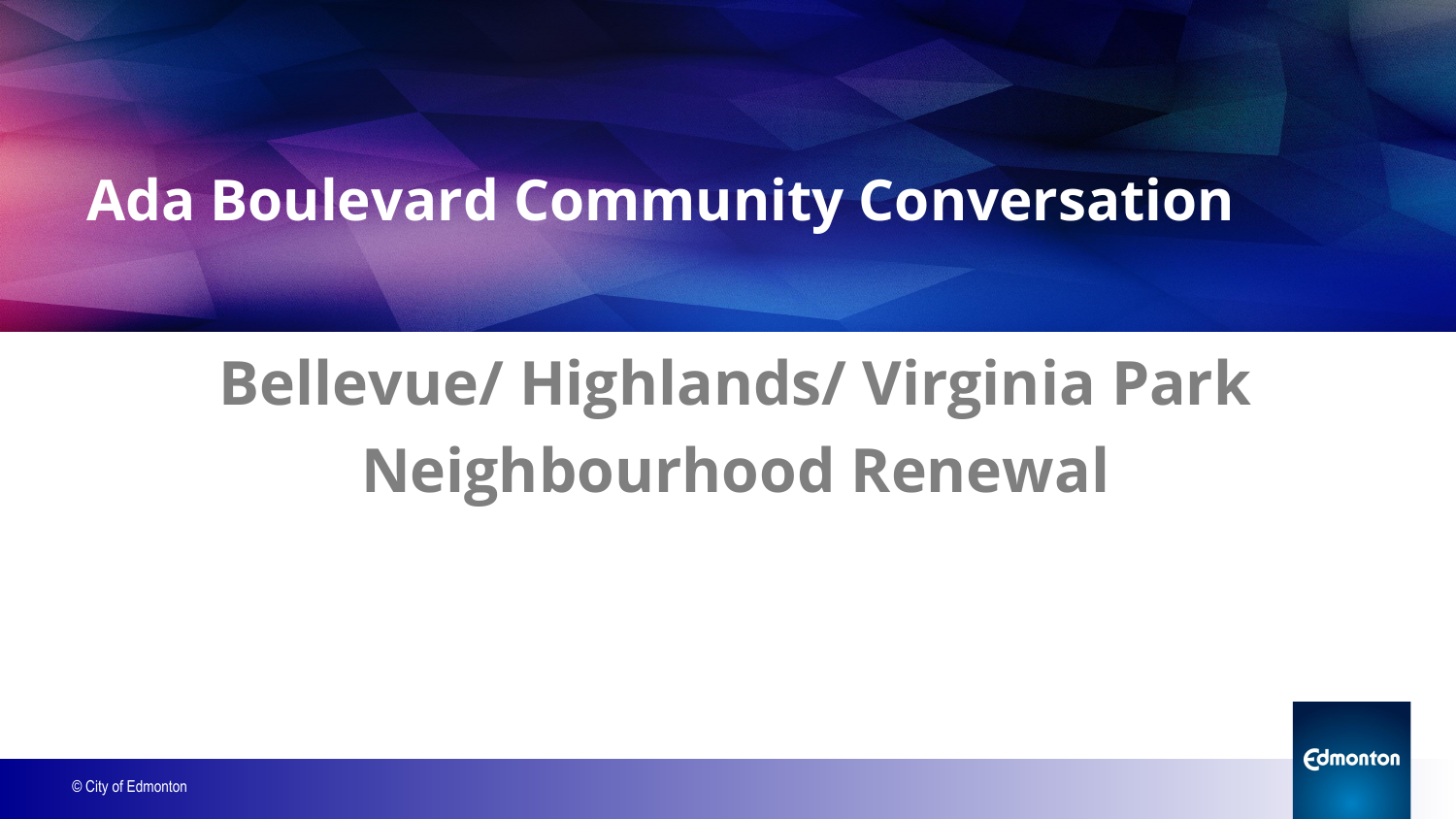# **Welcome**

### Thank you for sharing your evening with us.



© City of Edmonton 2 | Integrated Infrastructure Services| Building Great Neighbourhoods| Ada Boulevard | 01.22.2018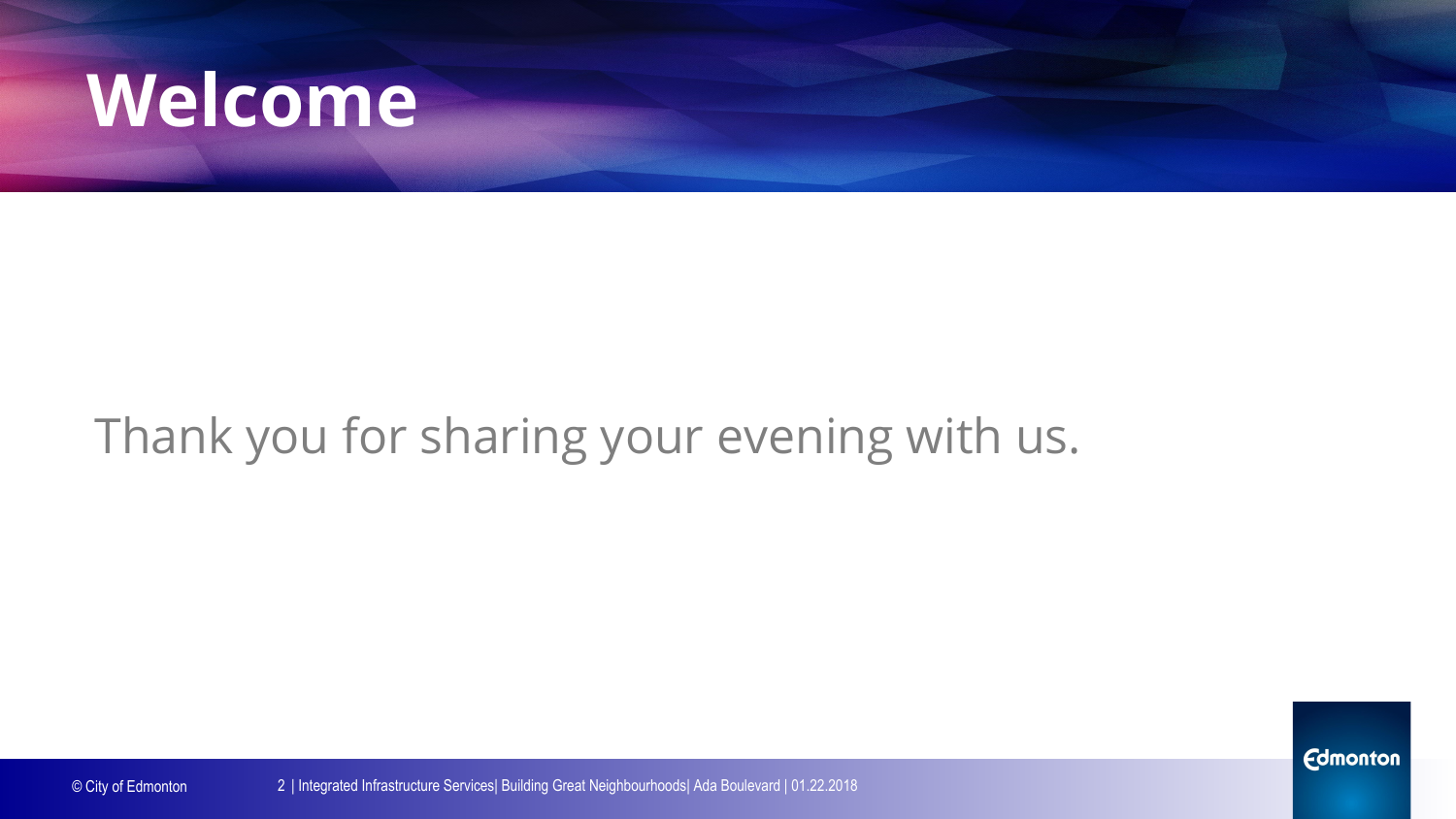# Tonight's Discussion

- Understand how you use Ada Boulevard and what makes it unique
- Discuss how we renew Ada Boulevard to make it safe and accessible for all (e.g., pedestrians, bikes, cars), while also preserving the unique characteristics of the street
- Confirm next steps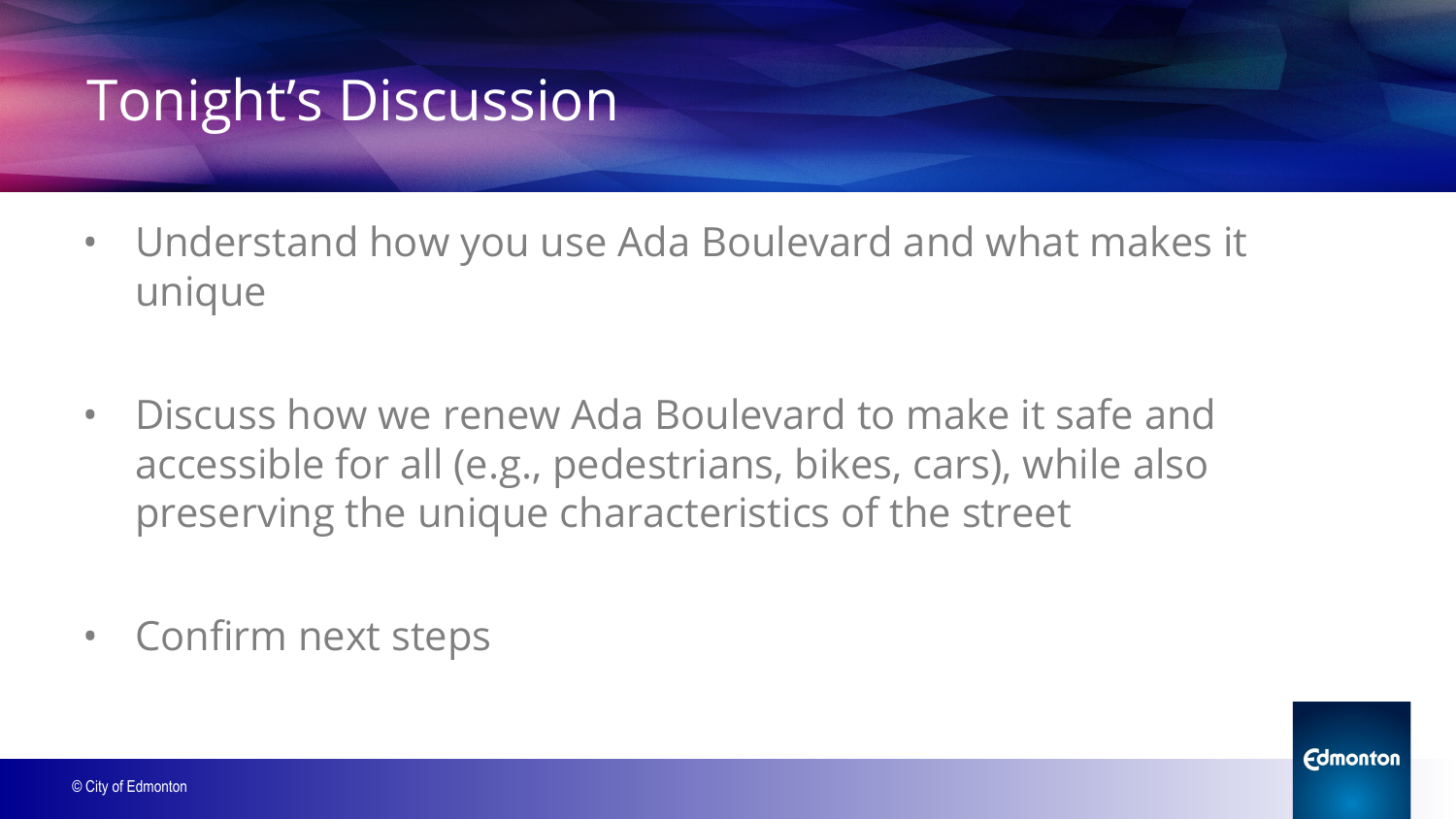# Why Are We Here?

- The City will be renewing the neighbourhoods of Virginia Park (2018), Bellevue (2018/19), and Highlands (2019 - 2021)
- Ada Boulevard runs through all 3 neighbourhoods (75 St 50 St)
- Ada Boulevard is a unique street:
	- Roadway for cars
	- Bike route
	- Walking/ running route
	- Connection to and part of the Edmonton River Valley

**Edmonton** 

• Historically significant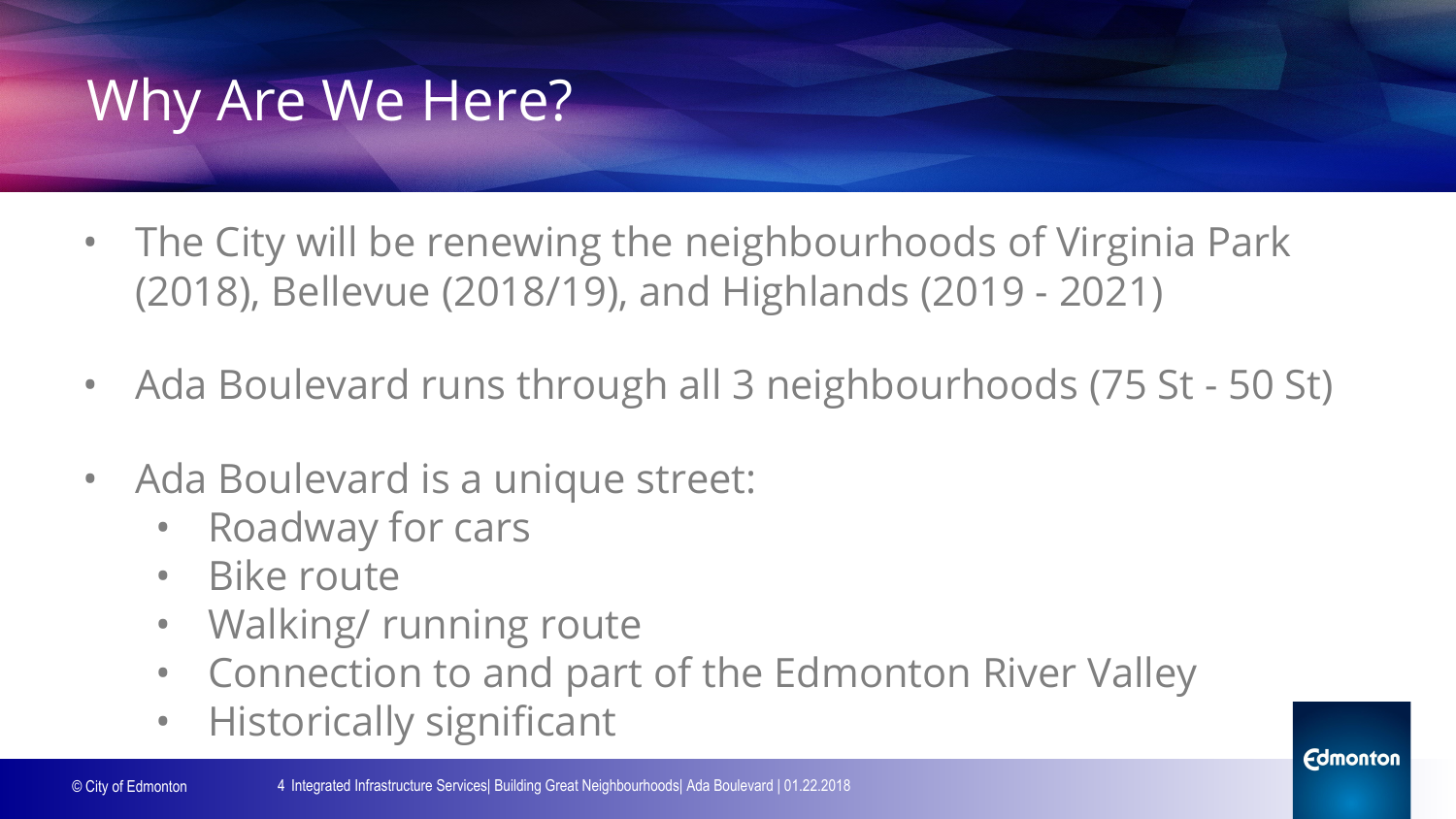# Who is Building Great Neighbourhoods (BGN)?

- Renew and rebuild Edmonton's roads, sidewalks, curb, gutters, streetlights and missing sidewalk links
- Take a holistic approach considering other City owned land within a community, green spaces and parks
- BGN's goal is to increase vibrancy and improve infrastructure in Edmonton's mature neighbourhoods

Fdmonton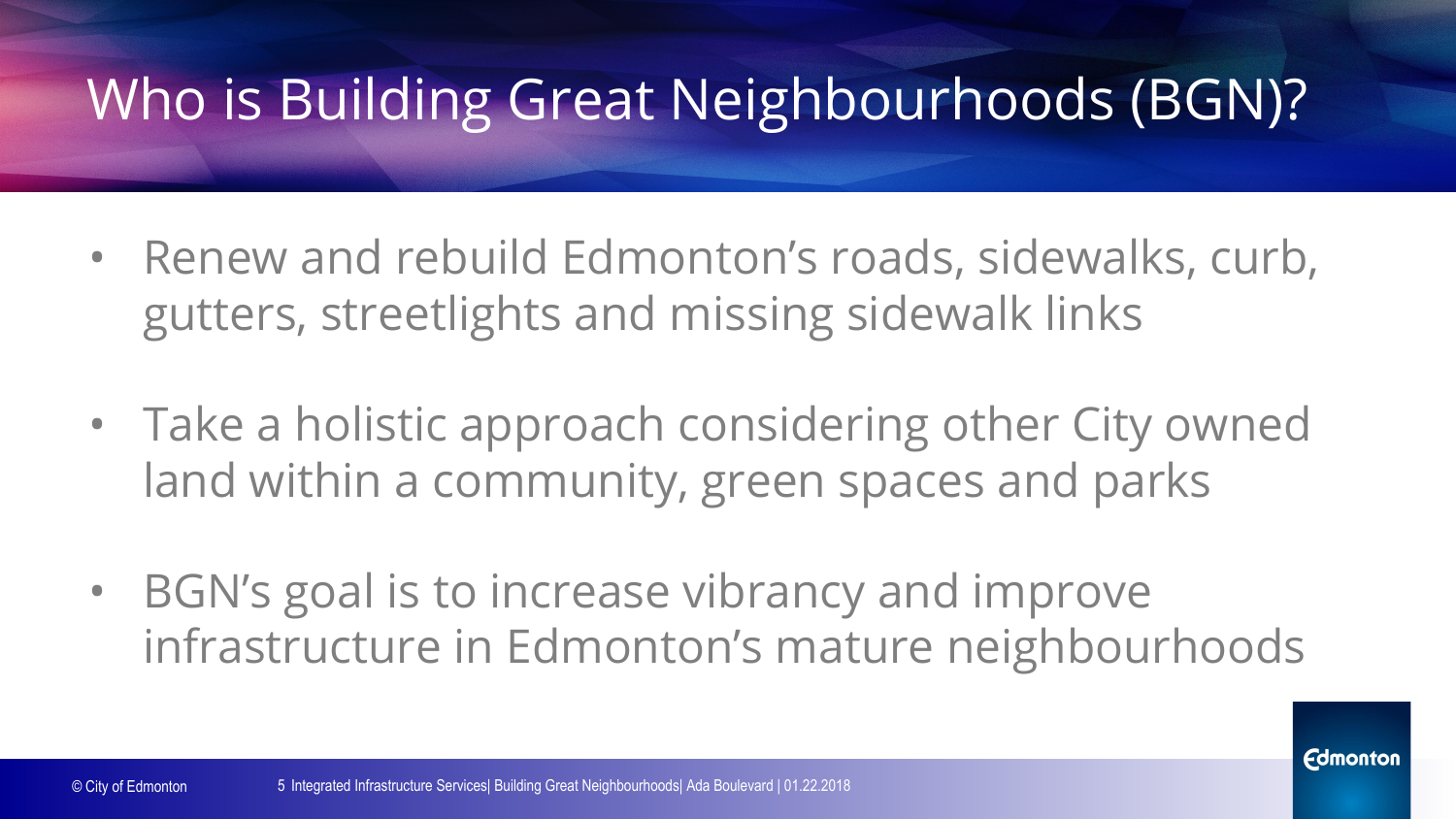### How are Decisions Made?

#### Public Engagement Input

- Community Vision and Values
- Review Community Assets
- Understanding Community Needs and Opportunities
- Understand Community Priorities



**Fdmonton**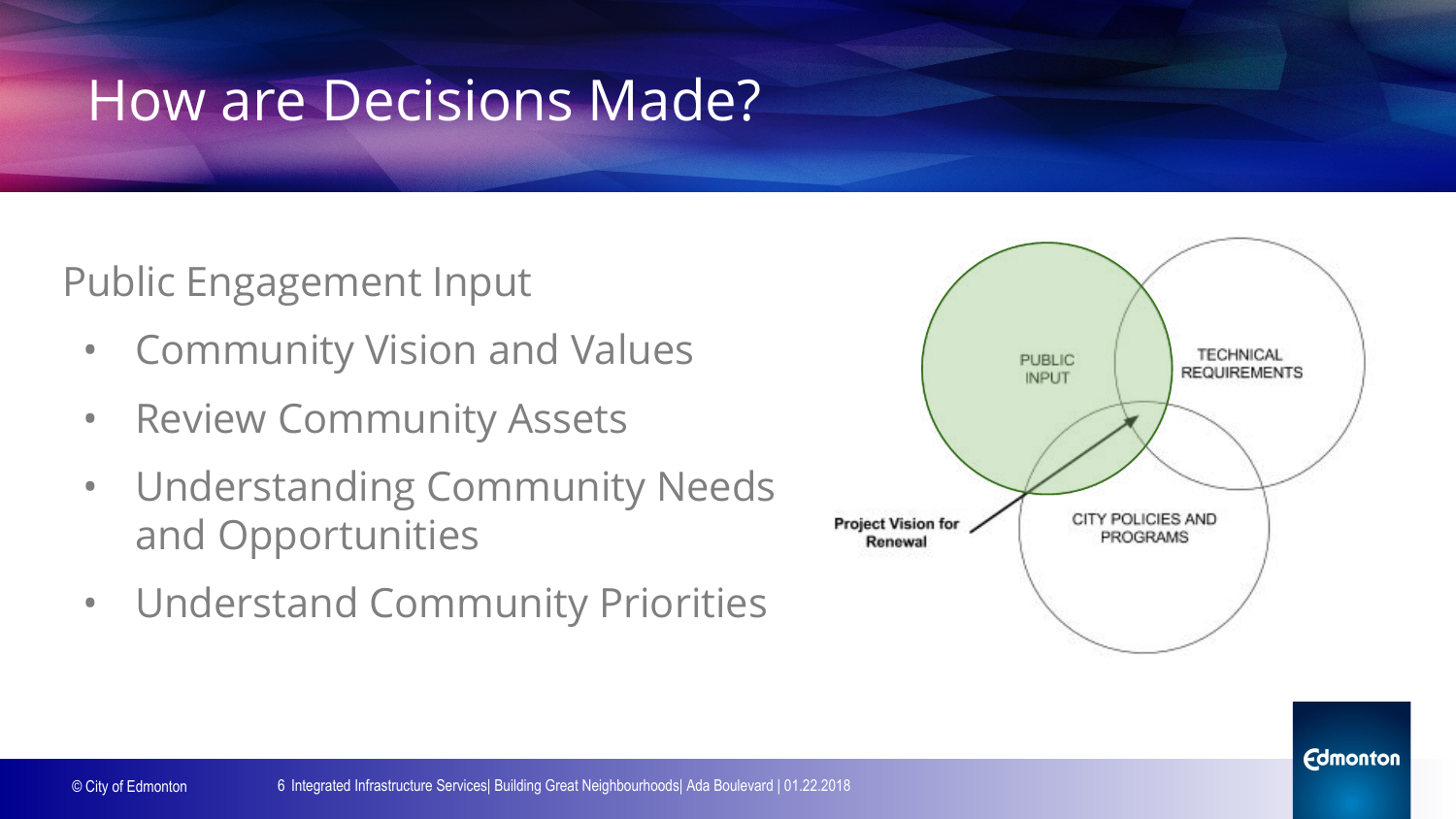## How are Decisions Made?

#### City Policies and Programs

- City's Strategic Plans The "Ways"
- Active Transportation Policy (Sidewalk Strategy)
- Breathe Green Network Strategy
- Local Improvement Policy
- Public Engagement Policy
- Winter City Guidelines
- Vision Zero
- River Valley Bylaw



**Edmonton**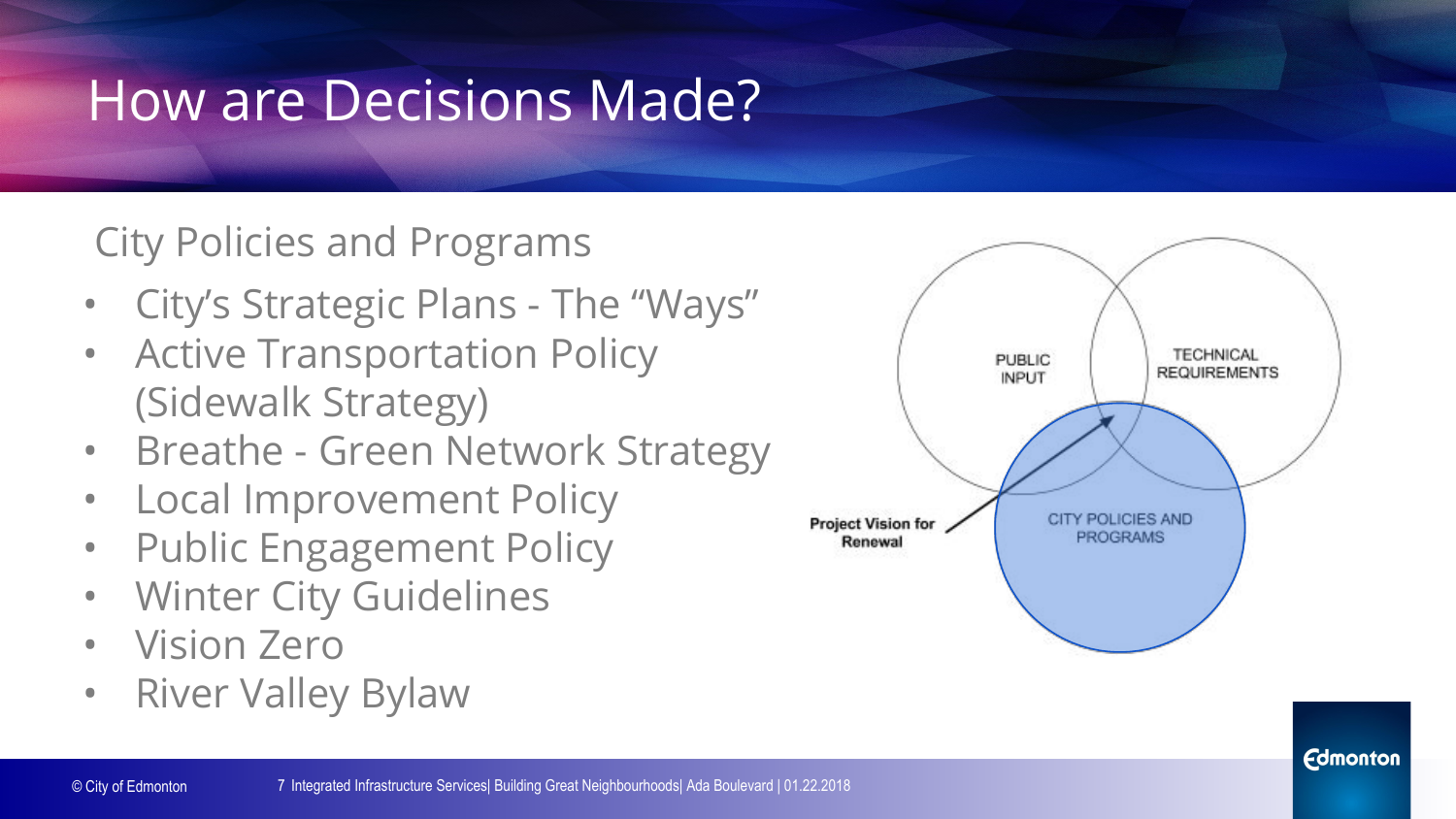### How are Decisions Made?

#### Technical Requirements

- Infrastructure Assessments
- Complete Streets Design and Construction Standards
- Universal Design
- Crime Prevention Through Environmental Design
- Urban Design Framework

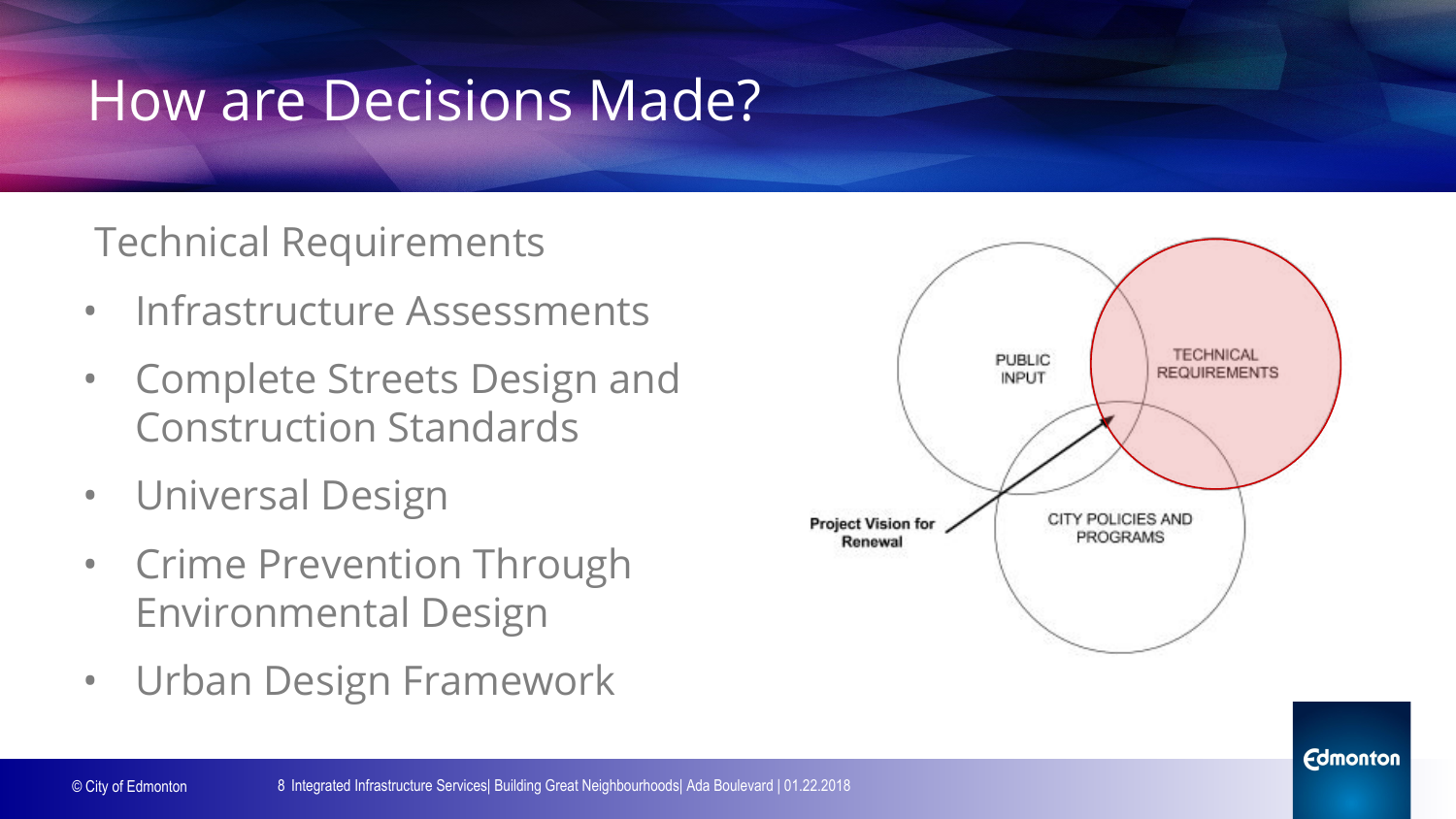

### Move into small group conversations, to allow everyone a chance to share.



© City of Edmonton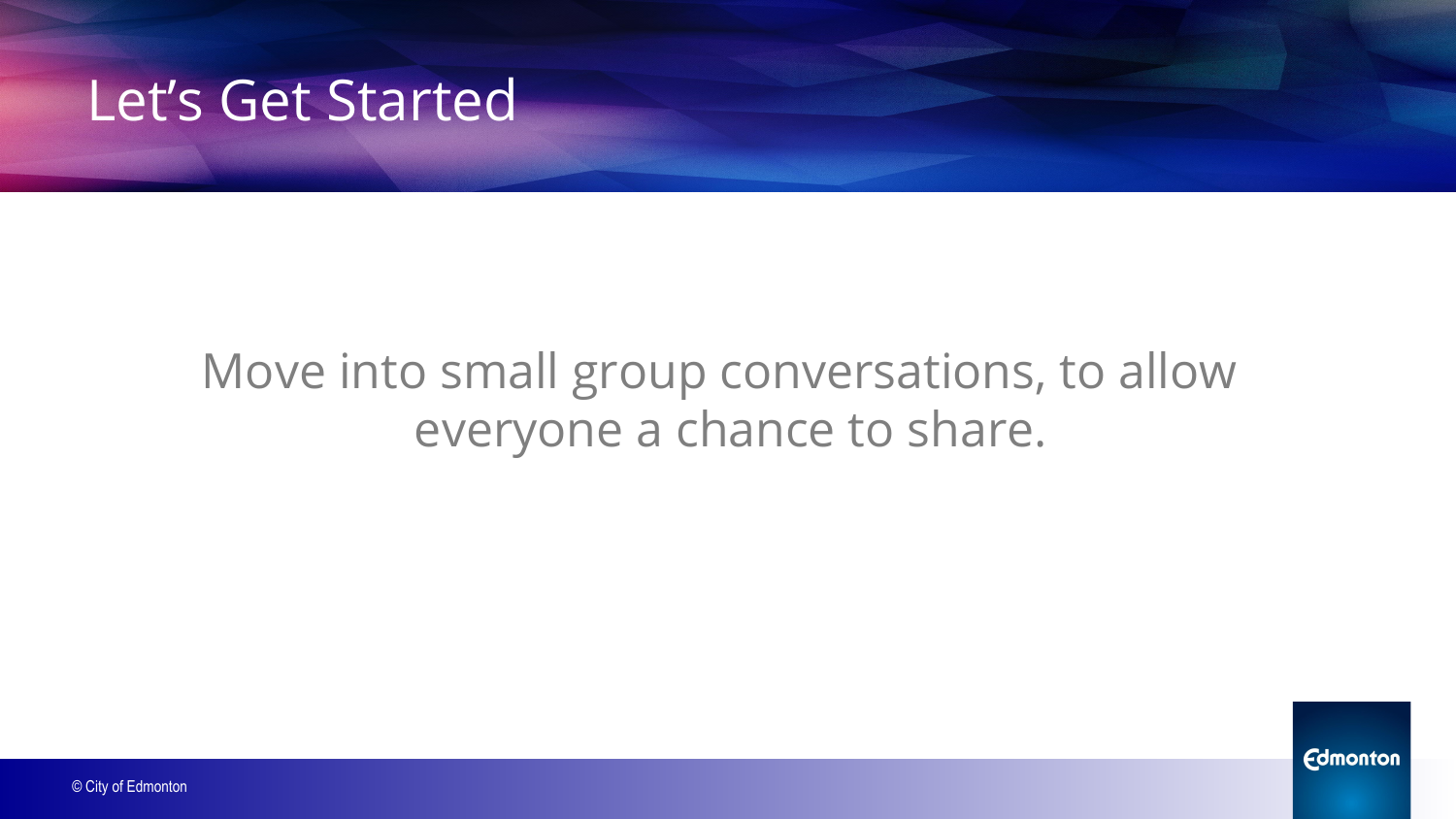## Understanding Expectations for Ada Blvd

**What challenges and opportunities do our different interests in using and enjoying the boulevard present?**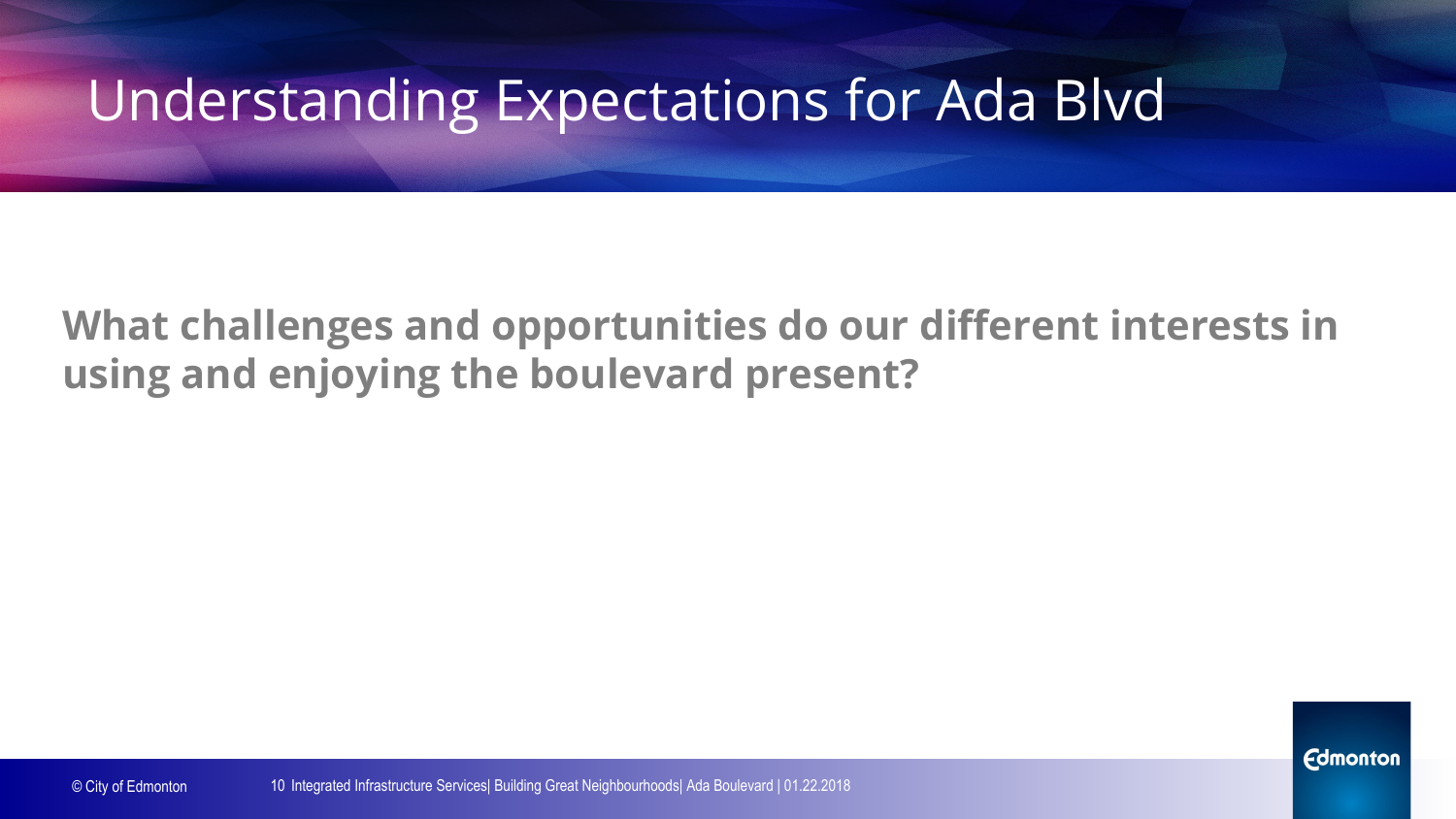## Understanding Expectations for Ada Blvd

After discussing the opportunities and challenges related to the ways that people use and enjoy Ada Boulevard...

#### **What should be the most important features for the boulevard to ensure it is safe and accessible, and keeps its unique charm?**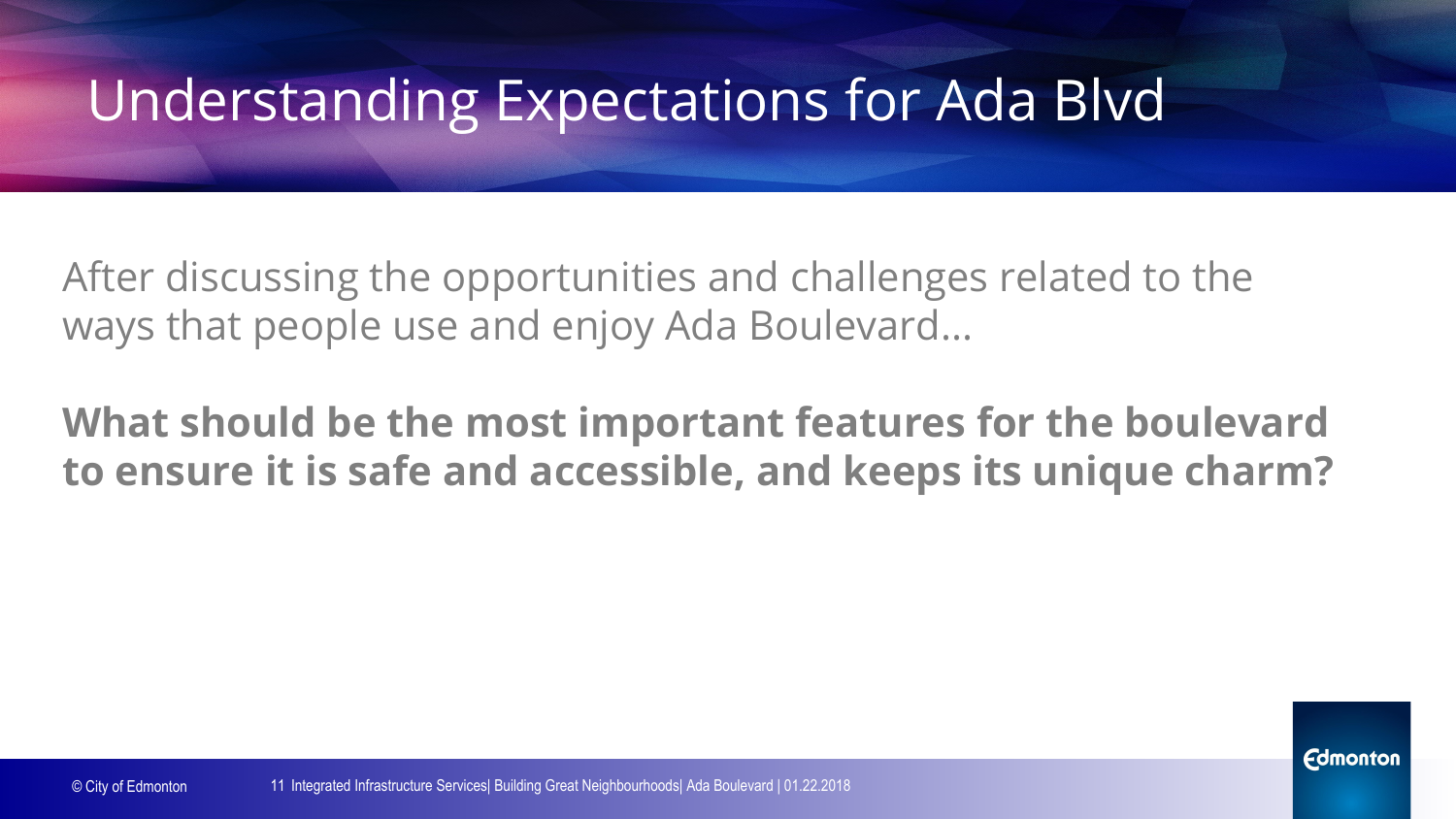# Understanding Expectations for Ada Blvd

Based on your small group's conversation...

**What are the top THREE most important features to ensure the boulevard is safe and accessible, and keeps its unique charm?**

**As possible, please rank your priorities.**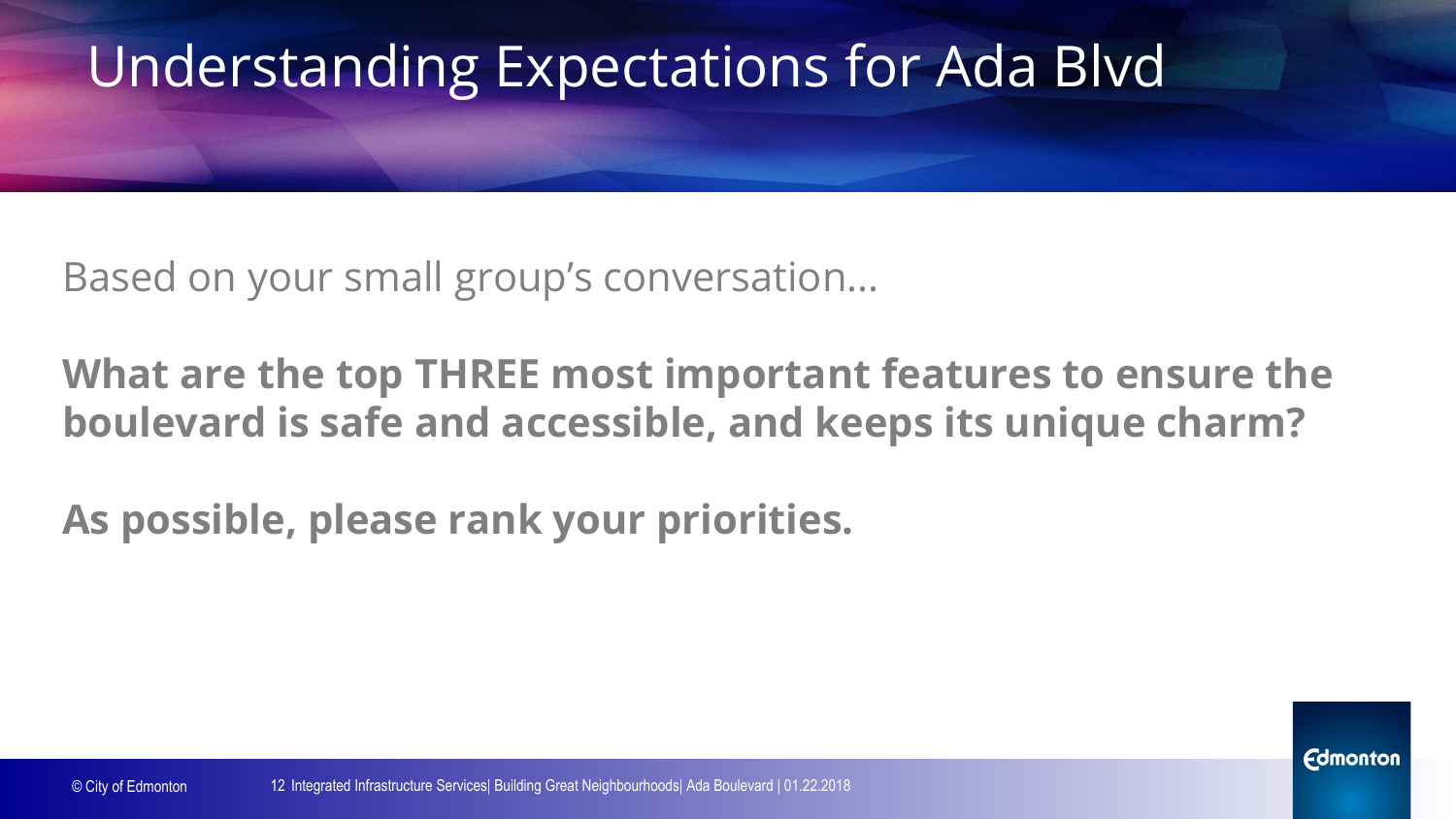

Thank you for your time.

 Your input will be important to ensure that we renew Ada Boulevard making it accessible and safe for all, while preserving the unique characteristics of the street.

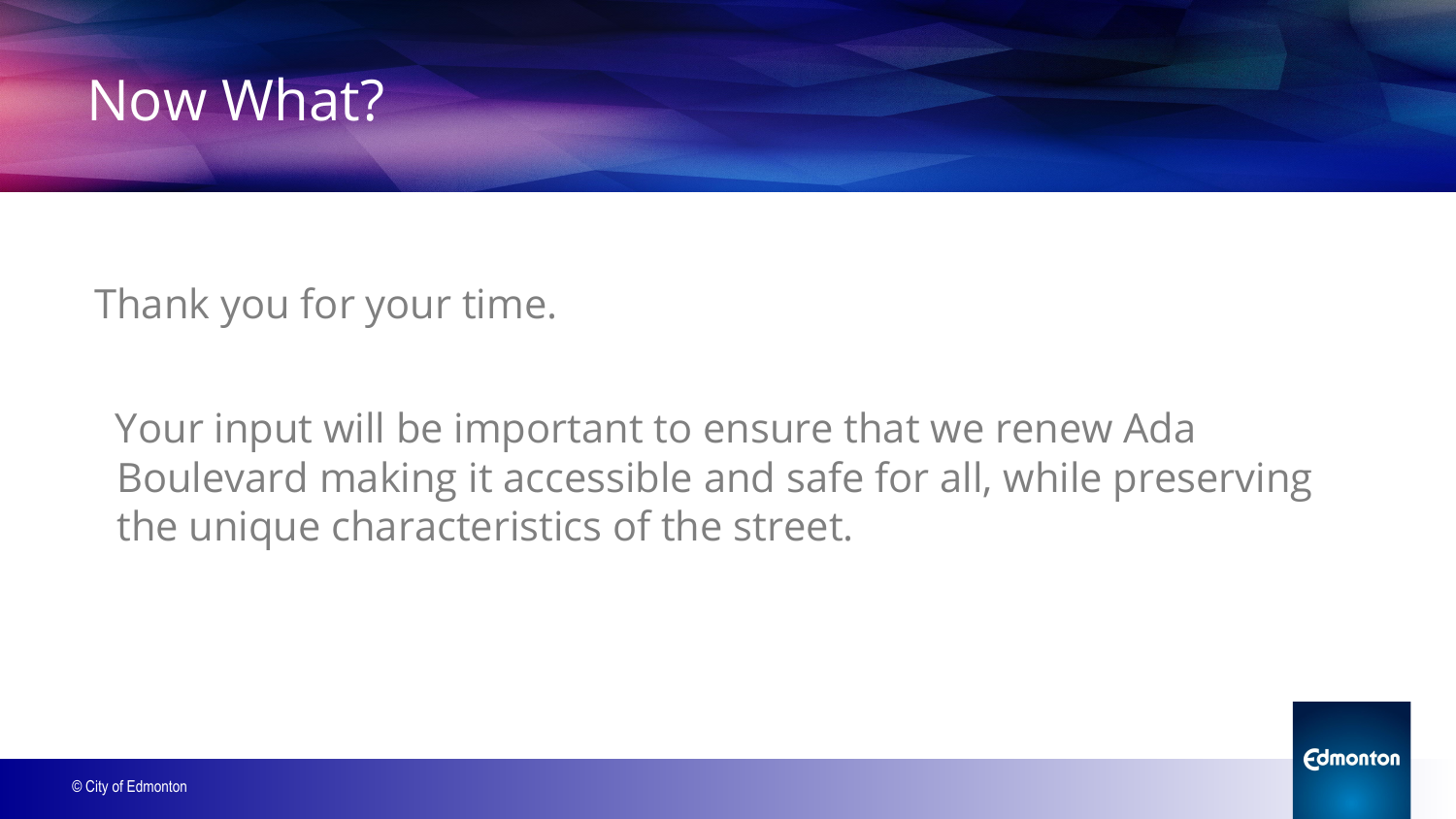# Now What?

Survey Opens Feb 5 - 12, 2018:

- To test, confirm and build on what we heard tonight
- To provide an opportunity for input to those who were unable to attend tonight

Bellevue/ Virginia Park Reconstruction meeting - February 7

Highlands Renewal Introduction meeting - March

Report back What We Heard - March